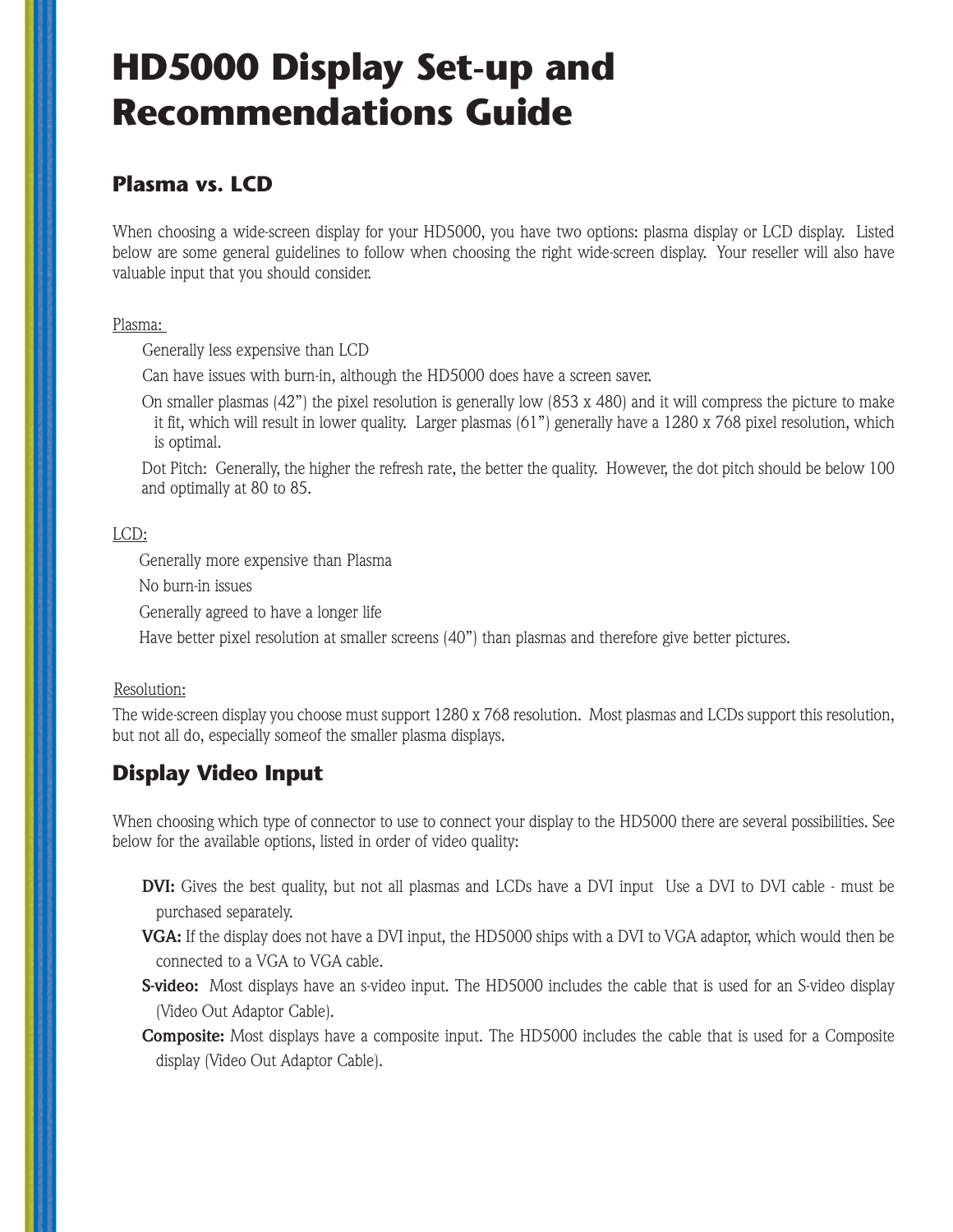### **Display Options - Single and Dual Monitor**

The HD5000 can be set up in several ways:



Wide screen display (plasma/LCD): Use Native DVI connection

Dual wide screen displays: Use Native DVI for the main display; use the Video Out Adaptor Cable for the second display



Single HDTV: Use a DVI to DVI connector.

Single VGA: Use the DVI to VGA adaptor and a VGA to VGA cable to connect a large screen VGA monitor

VGA + TV: Use native DVI or XGA for main monitor; use the Video Out Adaptor Cable for the second monitor



Single TV: To connect to a single TV, use the Video Out Adaptor Cable to connect with either an S-video or Composite connection.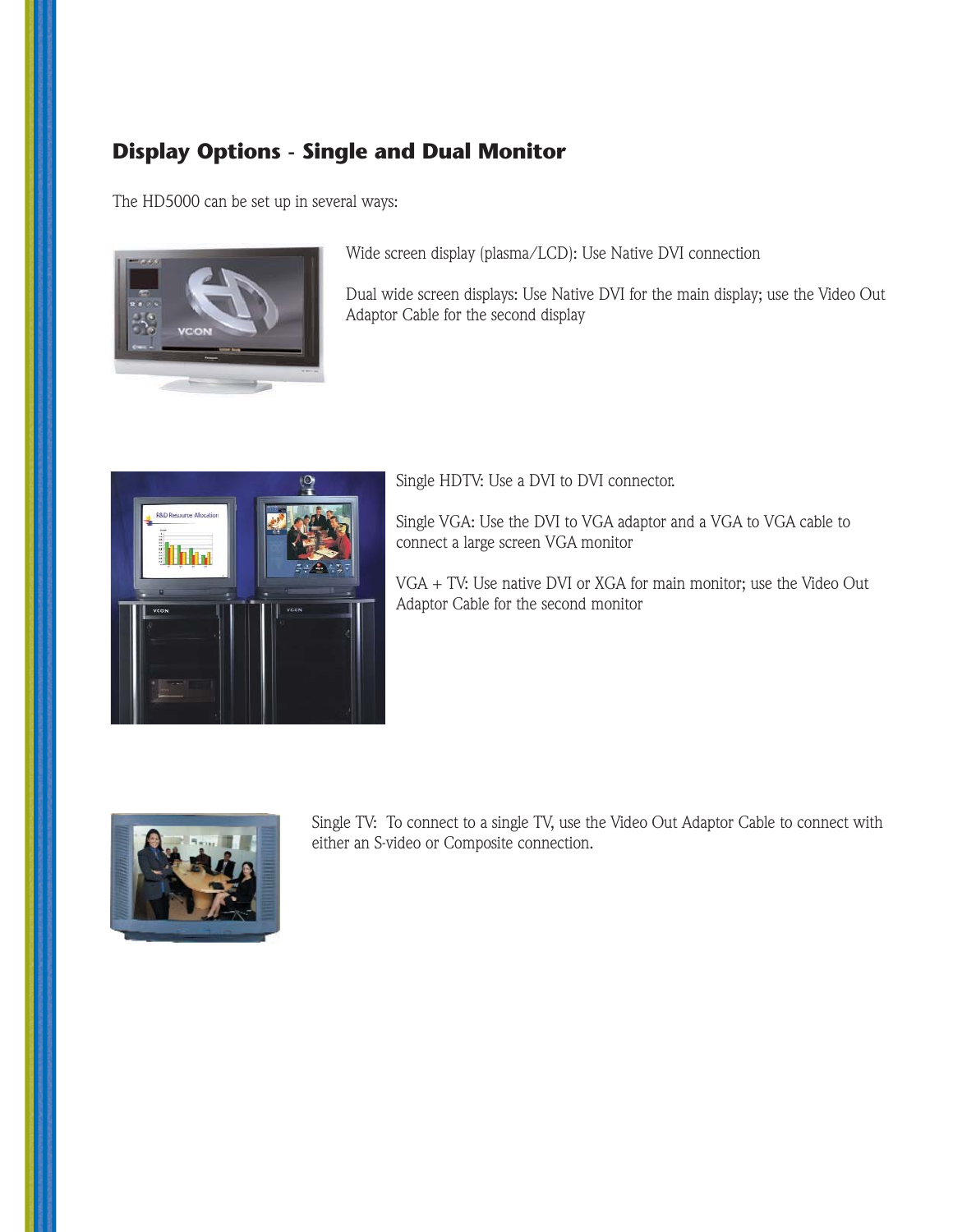# **How to use the HD5000 in Single TV mode?**

- **Step 1:** Make sure the HD5000 PC is turned off
- **Step 2:** Connect the VCON Video Out Adaptor Cable to the HD5000's video out
- **Step 3**: Connect the TV's S-Video IN (or Composite IN) to the Video Out Adaptor Cable
- **Step 4**: Turn on the HD5000 PC and the application will appear in the TV monitor

## **How to switch from VGA mode to Single TV mode?**

- **Step 1:** Close the HD5000 application
- **Step 2:** Unhook the VGA cable from the back of the HD5000 PC
- **Step 3:** Connect the VCON Video Out Adaptor Cable to the HD5000's video out
- **Step 4:** Connect the TV's S-Video IN (or Composite IN) to the Video Out Adaptor Cable
- **Step 5:** Right click on the mouse over desktop and select Properties > Settings tab
- **Step 6:** Click on the "Advanced" button
- **Step 7:** Select the "Displays" tab
- **Step 8:** Disable "Monitor"
- **Step 9:** Enable "TV" (On PAL monitors, also select the "1" button)
- **Step 10:**Click on the "Apply" button and accept this change (when a Windows message pops up click on the "Yes" button)



**Step 11:** Restart the HD5000 application

**Step 12:** If the HD5000 application doesn't automatically show up on the TV, restart the HD5000 PC.